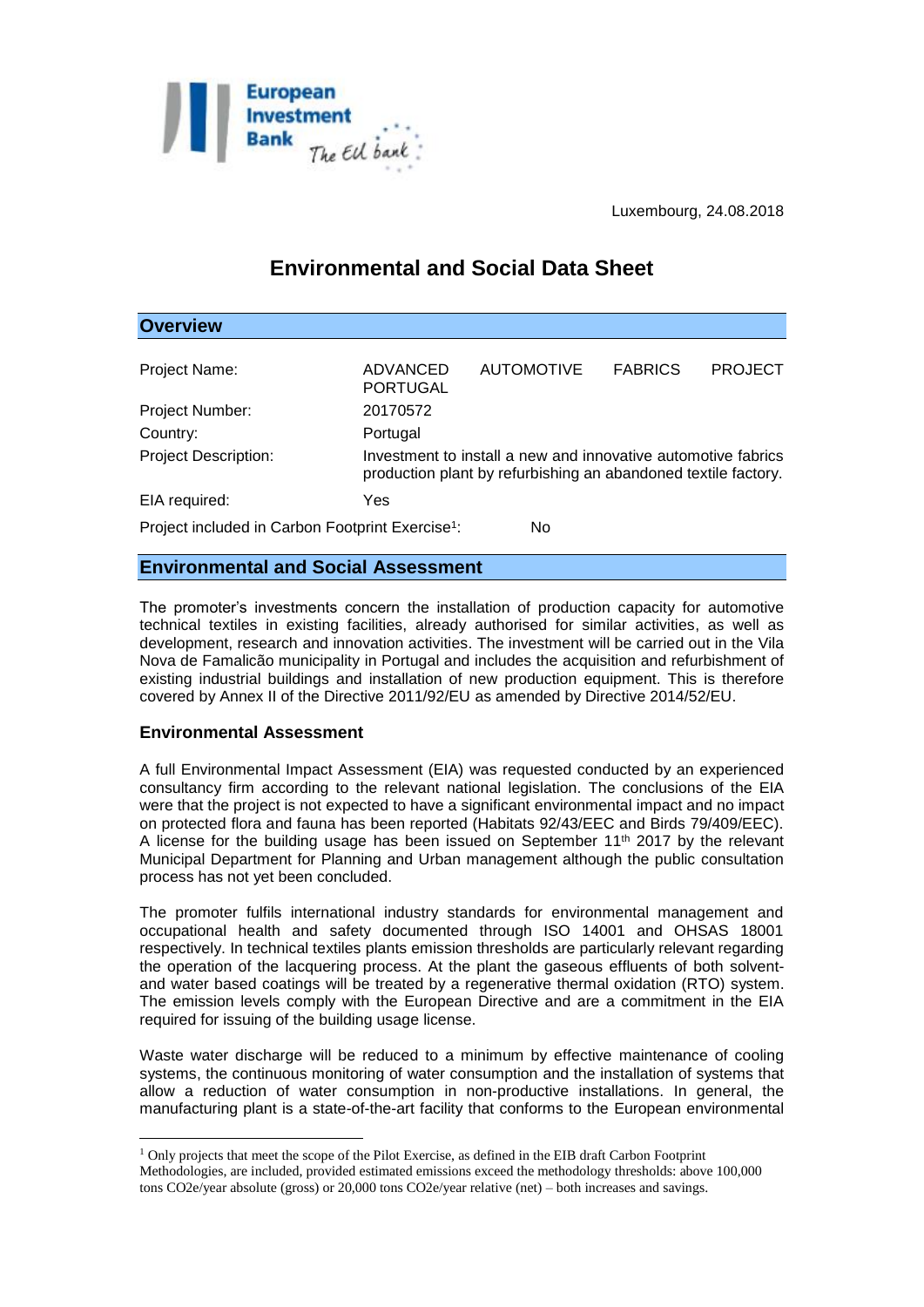

Luxembourg, 24.08.2018

guidelines and the promoter undertakes efforts, including the implementation of an Environmental Management System, to keep environmental impacts to a minimum. These are based on a regular monitoring of various parameters on the environmental quality of the site, including a range of water protection-, waste-, emission- and energy indicators.

The promoter is an innovative mid-cap company. The results of the promoter's RDI activities are expected to contribute to the development of lighter vehicles and to the introduction of more environmental-friendly production processes. The project is overall considered as environmentally acceptable with minor negative residual impact as the resulting manufacturing activities will still add to the environmental load.

### **Social Assessment**

The site where the plant is located was previously used to manufacture textiles and is in an area dedicated to host industrial activities. With regards to the core labour standards the promoter adheres to and demands full compliance to the relevant International Labour Organization (ILO) conventions from its suppliers. These fully comply with TMG's commitment to fundamental social rights and the company's code of ethics.

TMG's requirements in the field of social and environmental responsibility are set out in special guidelines for suppliers and supplier selection is based on aspects such as environmental consciousness, including reduction of toxic substances, efficient use of materials, minimization of waste, recyclability of materials, as well as maximum durability of final products.

The results of the RDI activities to be undertaken by the promoter are expected to contribute to the reduction of emissions, for example through the reduction of toxic solvents, thus contributing to the fulfilment of more stringent EU emissions. The project also focuses on reducing the environmental impact of manufacturing processes, for example through the development and implementation of lower emission lacquers.

### **Conclusions and Recommendations**

The investment will be implemented in existing industrial facilities and the environmental risks and mitigation actions identified in the EIA are:

- Waste generation: Various wastes will be separated to increase their recyclability and waste management will be managed by a specialized and licensed company.
- Industrial liquid discharge: In normal operation the plant will not discharge any industrial liquid in the natural environment and containment measures are envisaged in the unlikely event of an emergency situation.
- Atmospheric emission (limited to VOC): Compliance with the European directive.

Therefore, the expected negative impact is controllable when mitigation measures are in place and the appropriate construction permit and authorisations are in place. The project will have positive environmental impacts in particular on the environmental impact of manufacturing processes.

#### **Contractual condition:**

The disbursement of the funds related to the relevant components are subject to a successful outcome of the EIA process.